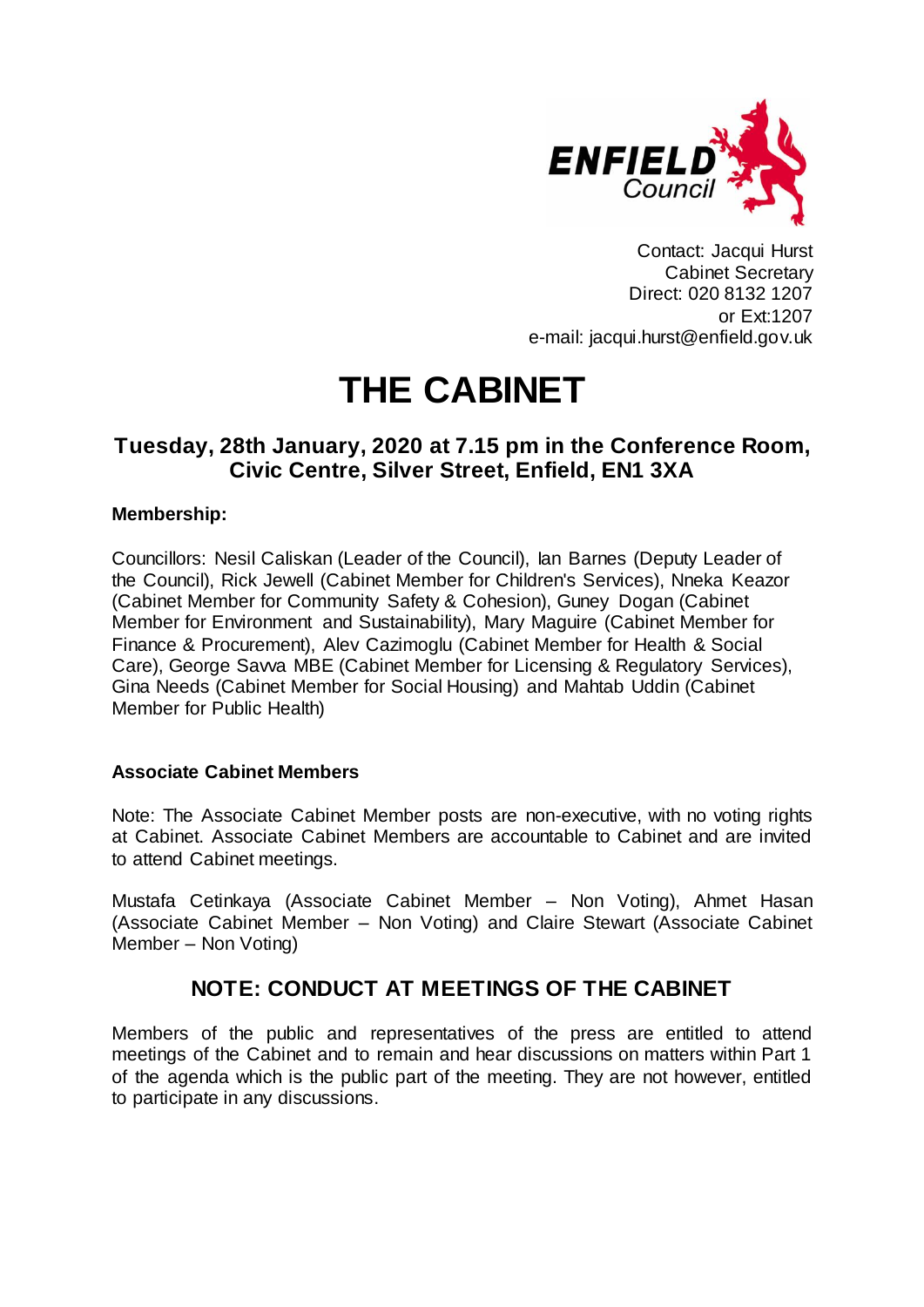# **AGENDA – PART 1**

#### **1. APOLOGIES FOR ABSENCE**

#### **2. DECLARATIONS OF INTEREST**

Members of the Cabinet are invited to identify any disclosable pecuniary, other pecuniary or non pecuniary interests relevant to items on the agenda.

#### **3. DEPUTATIONS**

To note, that no requests for deputations have been received for presentation to this Cabinet meeting.

## **4. CAPITAL PROGRAMME MONITOR PERIOD 8 (NOVEMBER) 2019** (Pages  $1 - 20$

A report from Fay Hammond (Executive Director Resources) is attached.<br>(Key Decision Reference Number: 5078) (Report No: 176) **(Key Decision Reference Number: 5078)** 

#### **5. CORPORATE CONDITION PROGRAMME 2020/21** (Pages 21 - 26)

A report from Sarah Cary (Executive Director – Place) is attached. **(Key Decision Reference Number: 5004)** (Report No: 175)

# **6. REDEVELOPMENT OF THE MONTAGU INDUSTRIAL ESTATE** (Pages 27 - 48)

A report from Sarah Cary (Executive Director – Place) is attached. **(Key Decision Reference Number: 4873)** (Report No: 177)

#### **7. BUSINESS CASE FOR CAPITAL FUNDING FOR HIGHWAYS, STREET SCENE AND PARKS INFRASTRUCTURE 2020/21** (Pages 49 - 60)

A report from Sarah Cary (Executive Director Place) is attached. **(Key**  decision reference number: 5044) (Report No: 178)

## **8. HOUSING REVENUE ACCOUNT 30 YEAR BUSINESS PLAN 2020** (Pages 61 - 96)

A report from Sarah Cary (Executive Director Place) is attached. **(Key Decision Reference Number: 4969)** (Report No: 174)

#### **9. LOCAL AUTHORITY TRADING COMPANIES - ANNUAL ACCOUNTS**  (Pages 97 - 158)

A report from Jeremy Chambers (Director of Law and Governance) is attached. (Please see also report number 173 on the part 2 agenda) **(Key Decision Reference Number: 5013)** (Report No: 172)